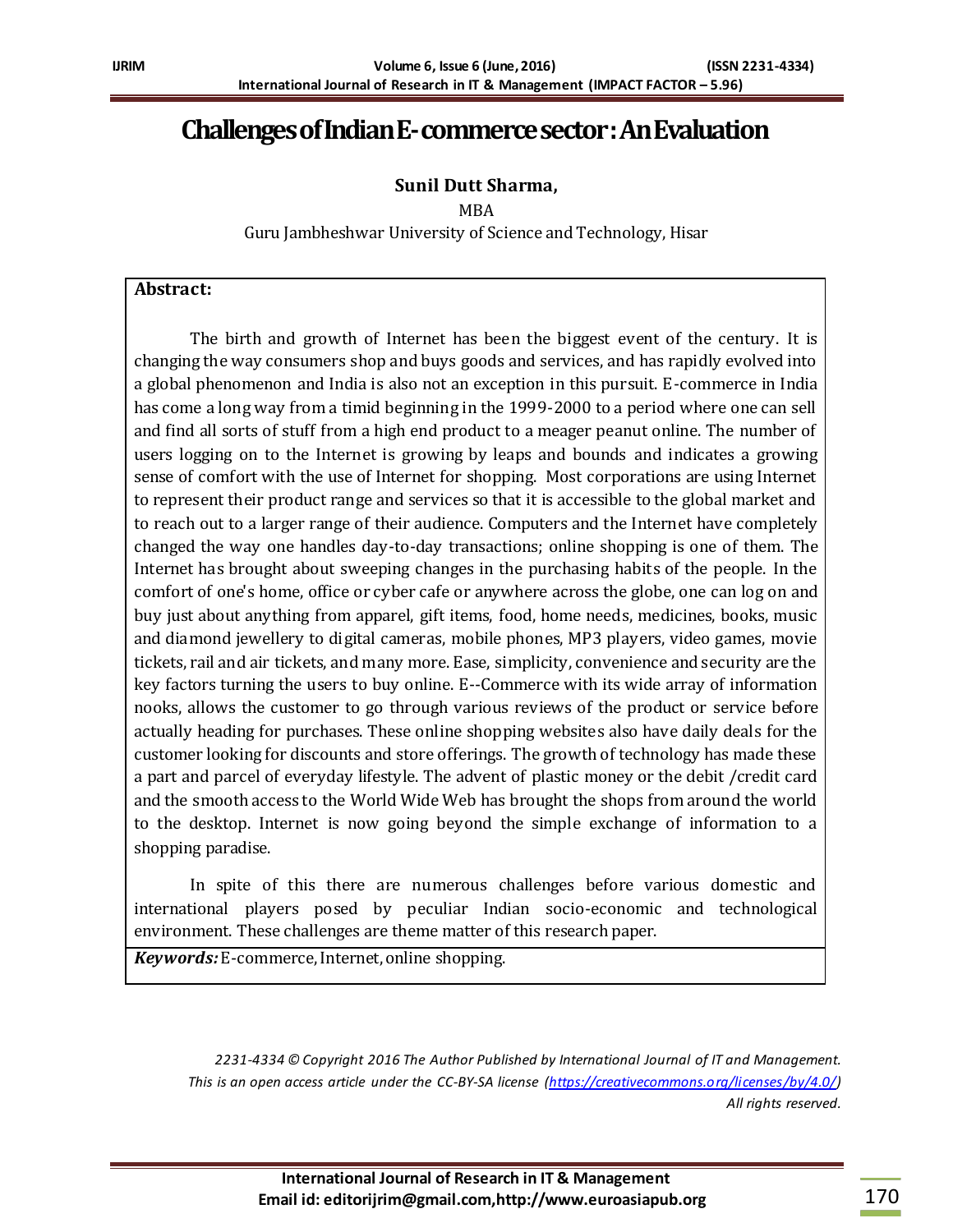## **Introduction**

E-commerce is anything that involves an online transaction. This can range from ordering online, through online delivery of paid content, to financial transactions such as movement of money between bank accounts.

The e-business is one of the biggest things that have taken the Indian business by storm. It is creating an entire new economy, which has a huge potential and is fundamentally changing the way businesses are done. It has advantages for both buyers as well as sellers and this win-win situation is at the core of its phenomenal rise. Rising incomes and a greater variety of goods and services that can be bought over the internet is making buying online more attractive and convenient for consumers all over the country. Electronic commerce is presently an essential ingredient of India's trade facilitation policy. Since 1991, after economic reforms explicitly took place in India as a result of opening of the economy with a view to integrate itself with the worldwide economy, the need to facilitate international trade both through policy and procedure reforms has become the foundation stone of India's trade and fiscal policies. Resultantly, last few years have witnessed a technological revolution accompanied by the wide spread use of the Internet, web technologies and their applications. Electronic Business (e-commerce) as part of the information technology revolution became widely used in the world trade in general and Indian economy in particular.

As a symbol of globalization, e-business represents the cutting edge of success in this digital age and it has changed and is still changing the way business is conducted around the world. The commercialization of the Internet has driven electronic commerce to become one of the most capable channels for inter-organizational business processes.

## **Overview of Industry:Online shopping in India**

India had an internet user base of about 354 million as of June 2015 and is expected to cross 500 million in 2016. Despite being the second-largest user base in world, only behind China (650 million, 48% of population), the penetration of e-commerce is low compared to markets like the United States (266 million, 84%), or France (54 M, 81%), but is growing at an unprecedented rate, adding around 6 million new entrants every month. The industry consensus is that growth is at an inflection point.

In India, cash on delivery is the most preferred payment method, accumulating 75% of the e-retail activities. Demand for international consumer products (including long-tail items) is growing much faster than in-country supply from authorized distributors and e-commerce offerings. Largest e-commerce companies in India are Flipkart, Snapdeal, Amazon India, Paytm.

## **Market size and growth prospects**

India's e-commerce market was worth about \$3.9 billion in 2009, it went up to \$12.6 billion in 2013. In 2013, the e-retail segment was worth US\$2.3 billion. About 70% of India's e-commerce market is travel related. According to Google India, there were 35 million online shoppers in India in 2014 Q1 and is expected to cross 100 million mark by end of year 2016. CAGR vis-à-vis a global growth rate of 8–10%. Electronics and Apparel are the biggest categories in terms of sales.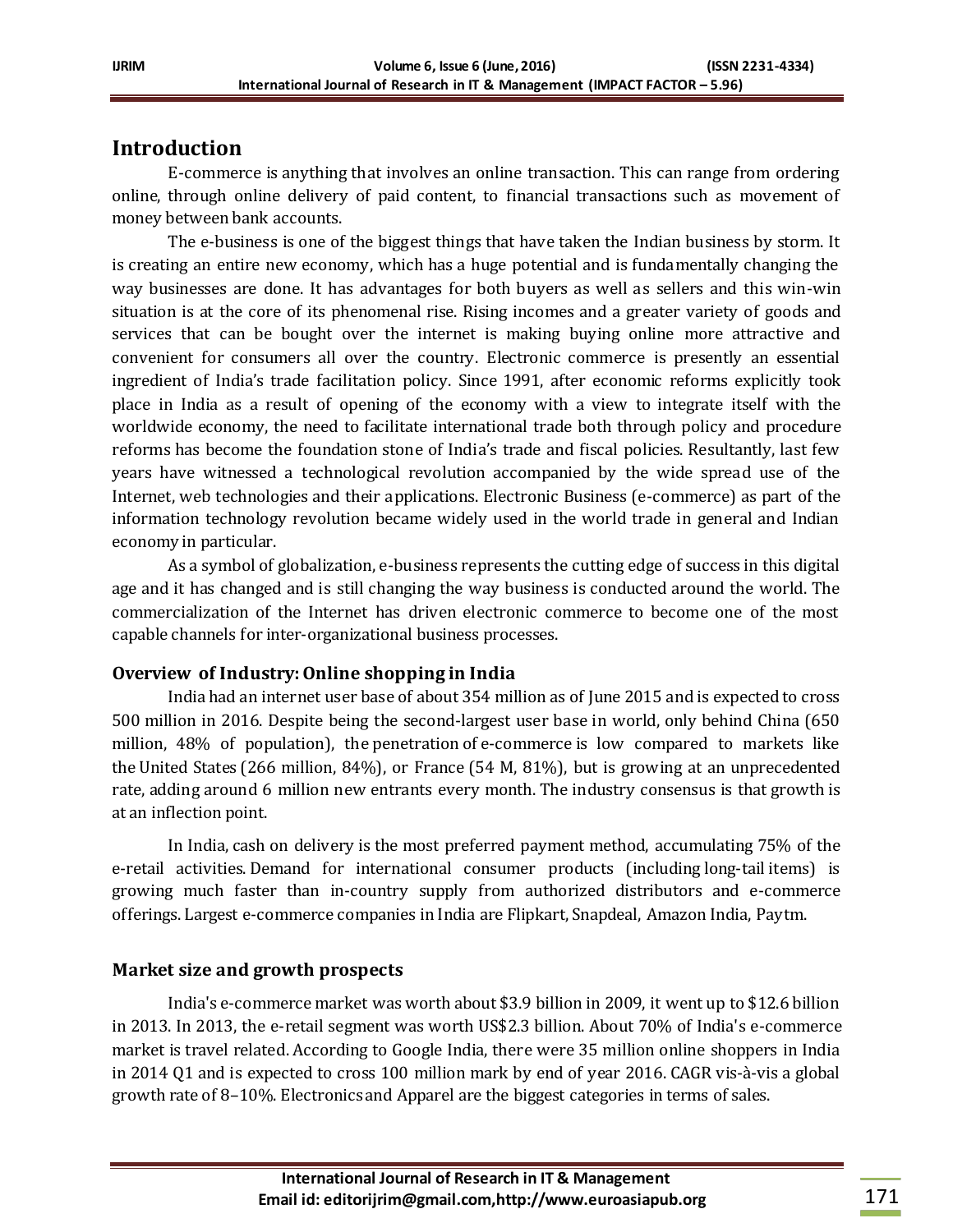According to a study conducted by the Internet and Mobile Association of India, the ecommerce sector is estimated to reach Rs. 211,005 by December 2016. The study also stated that online travel accounts for 61% of the e-commerce market. Though, it may be too early to do a comparison with the e-commerce scenes in countries such as the US where billions of dollars are spent online but the business in India is growing exponentially every year, albeit from a smaller base, the total revenues have reached a respectful size. However, IAMAI partnered with The Boston Consulting Group in its report stated that India's internet economy will grow to US\$200 billion by 2020 and will contribute 5 percent to the GDP of the country. The report also mentioned that the country's internet user base will cross 500 million by 2018, with rural internet users alone being almost 210 million. India currently has about 300 million internet users and is expected to overtake the US as the second-largest internet base in the world soon. Accompanying this growth, there is an increasing maturity in the way people use the Internet. Indian customers are increasingly getting comfortable with online shopping, and there is a higher acceptability for the concept. India has crossed 300 million Internet users and more is now turning to online shopping. There has been an influx of online shopping sites in India with many companies hitching onto the Internet bandwagon. Many companies have started using the Internet with the aim of cutting marketing costs, thereby reducing the price of their products and services in order to stay ahead in highly competitive markets. Companies also use the Internet to convey, communicate and disseminate information, to sell the product, to take feedback and also to conduct satisfaction surveys with customers. Customers use the Internet not only to buy the product online, but also to compare prices, product features and after sale service facilities they will receive if they purchase the product from a particular store. Many experts are optimistic about the prospect of online business. In addition to the tremendous potential of the E-commerce market, the Internet provides a unique opportunity for companies to more efficiently reach existing and potential customers.

By 2020, India is expected to generate \$100 billion online retail revenue out of which \$35 billion will be through fashion e-commerce. Online apparel sales are set to grow four times in coming years.

## **Key drivers in Indian e-commerce are:**

- Large percentage of population subscribed to broadband Internet, burgeoning 3G internet users, and a recent introduction of 4G across the country. According to IAMAI study, Rural Internet users will increase from 60 million in June 2014 to 280 million in 2018, The 2018 Internet user base of India is projected to be 54 percent above the age of 25, 40-50 percent rural, 30 per cent female and 70-80 percent mobile. "The class of 2018 will be more rural, older, more gender-equal, more mobile and more vernacular than their counterparts of today," the report predicts. Initiatives such as Google's Indian Languages Internet Alliance (ILIA) are targeted at the next 300 million Internet users who would prefer content in their local languages (IAMAI report, 2014-15).
- As far as technology and societal trends and growth drivers is concerned, internet users in India increased from 51 million users in 2008 to 176 million users in 2013 – growth of 248%. Moreover, volume sales of smart phones in India rose by a CAGR of 69% over the same period. The increasing rate of internet and smart phone usage has fuelled internet retailing in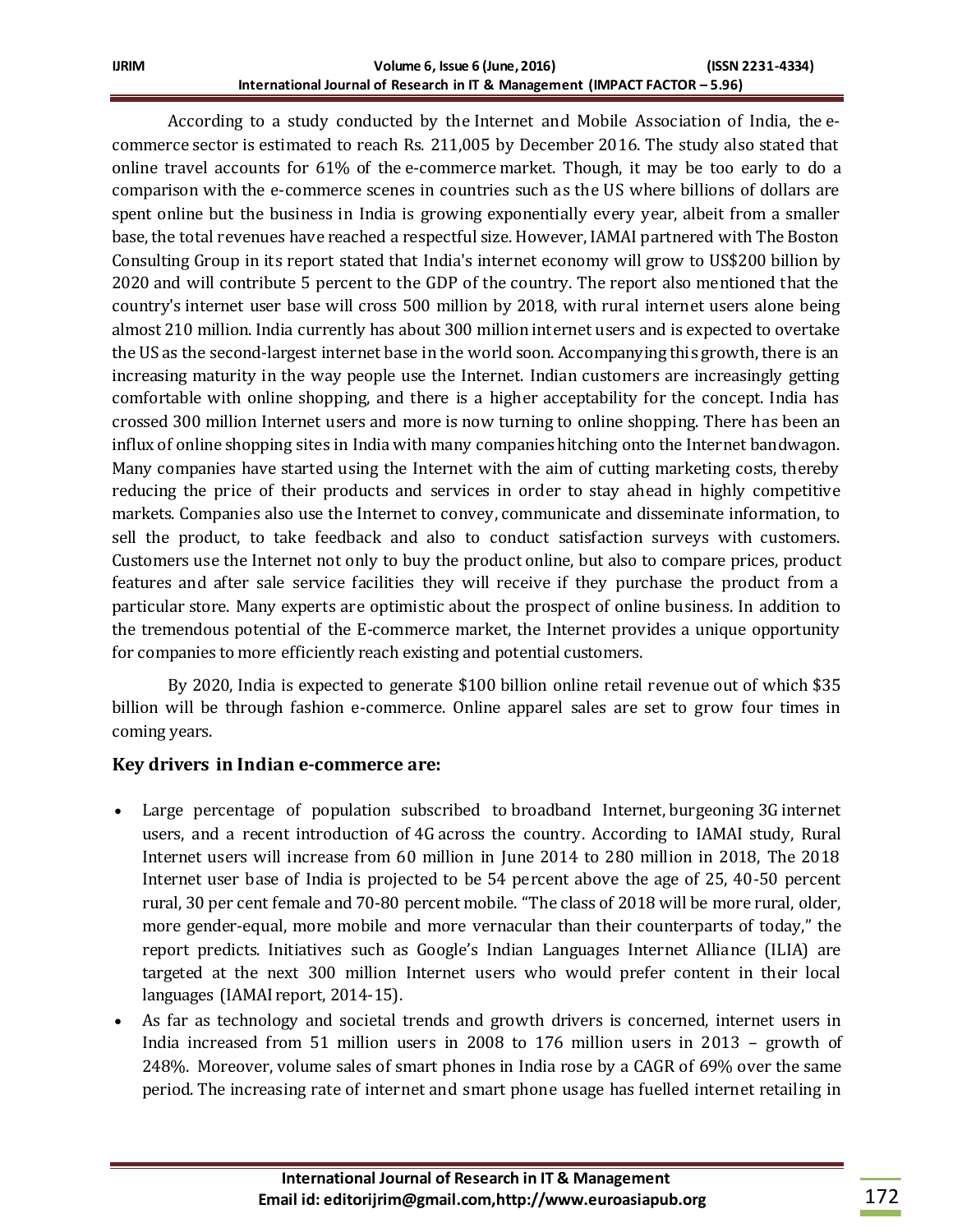India. Not only that, the so-called "showrooming" trend has become extremely popular. Consumers can visit a store-based retail outlet to see, touch and feel the products they are considering purchasing before returning home to purchase them online at the lowest possible price, according to Euromonitor International's Category Briefing on Internet Retailing in India.



*Source: Euromonitor International*

- Explosive growth of Smartphone users, soon to be world's second largest smartphone userbase.
- Rising standards of living as result of fast decline in poverty rate.
- Availability of much wider product range (including long tail and Direct Imports) compared to what is available at brick and mortar retailers.
- Competitive prices compared to brick and mortar retail driven by disintermediation and reduced inventory and real estate costs.
- Increased usage of online classified sites, with more consumers buying and selling second-hand goods.

India's *retail market* is estimated at \$470 billion in 2011 and is expected to grow to \$675 Bn by 2016 and \$850 billion by 2020, – estimated CAGR of 10%. According to Forrester, the e-commerce market in India is set to grow the fastest within the Asia-Pacific Region at a CAGR of over 57% between 2012–16.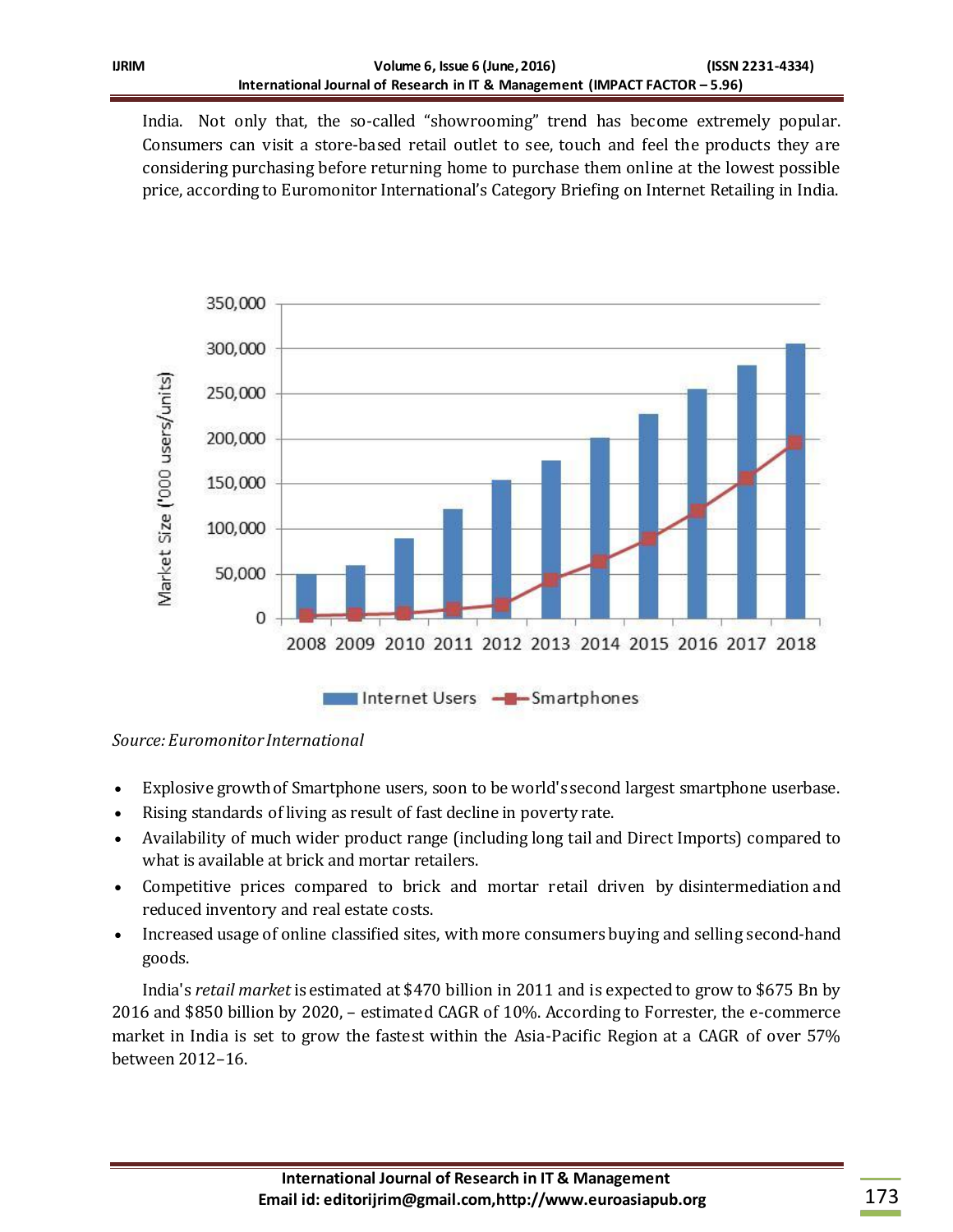As per "India Goes Digital", a report by Avendus Capital, a leading Indian investment bank specializing in digital media and technology sector, the Indian e-commerce market is estimated at Rs 28,500 crore (\$6.3 billion) for the year 2011. Online travel constitutes a sizable portion (87%) of this market today. Online travel market in India is expected to grow at a rate of 22% over the next 4 years and reach Rs 54,800 crore (\$12.2 billion) in size by 2015. Indian e-tailing industry is estimated at Rs 3,600 crore (US\$800 million) in 2011 and estimated to grow to Rs 53,000 crore (\$11.8 billion) in 2015.

Overall e-commerce market is expected to reach Rs 1, 07,800 crores (US\$24 billion) by the year 2015 with both online travel and e-tailing contributing equally. Another big segment in e-commerce is mobile/DTH recharge with nearly 1 million transactions daily by operator websites.

New sector in e-commerce is online medicine. Company like Reckwing-India, Buyonkart, Healthkart already selling complementary and alternative medicine where as NetMed has started selling prescription medicine online after raising fund from GIC and Steadview capital citing there are no dedicated online pharmacy laws in India and it is permissible to sell prescription medicine online with a legitimate license.

Online sales of luxury products like jewellery also increased over the years. Most of the retail brands have also started entering into the market and they expect at least 20% sales through online in next 2–3 years. Thus the India's Internet shopping sector is preparing for a massive growth, which is fuelled by increasing broadband usage and growing e-commerce.

## **Challenges for Ecommerce in India**

Though India has made a spectacular growth in E-commerce retailing with a projected silver lining for future but there are numerous challenges and obstacles to overcome in its success journey. The growth of ecommerce volumes in India is attracting the attention of players around the globe. India, the second most populous country in the world, is home to 1.2 billion people. To put that number into perspective, consider this: the combined populations of Germany, UK, and France, Italy, Netherlands, Belgium, and Greece equal one-fourth the population of India alone! Despite lower per-capita purchasing power, this still makes India one of the most attractive emerging markets for ecommerce. But India is far from being a bed of roses. Here are the certain key grey areas and challenges that E-commerce businesses face in India.

## **1. Indian customers return much of the merchandise they purchase online**

Ecommerce in India has many first time buyers. This means that they have not yet made up their mind about what to expect from ecommerce websites. As a result, buyers sometimes fall prey to hard sell to the extent that the final product is always a letdown. Also, by the time the product is delivered, they demonstrate remorse and return the goods. Though consumer remorse is a global problem, it is all the more prevalent in a country like India, where much of the growth comes from new buyers.

Returns are expensive for ecommerce players, as reverse logistics presents unique challenges. This becomes all the more complex in cross-border ecommerce.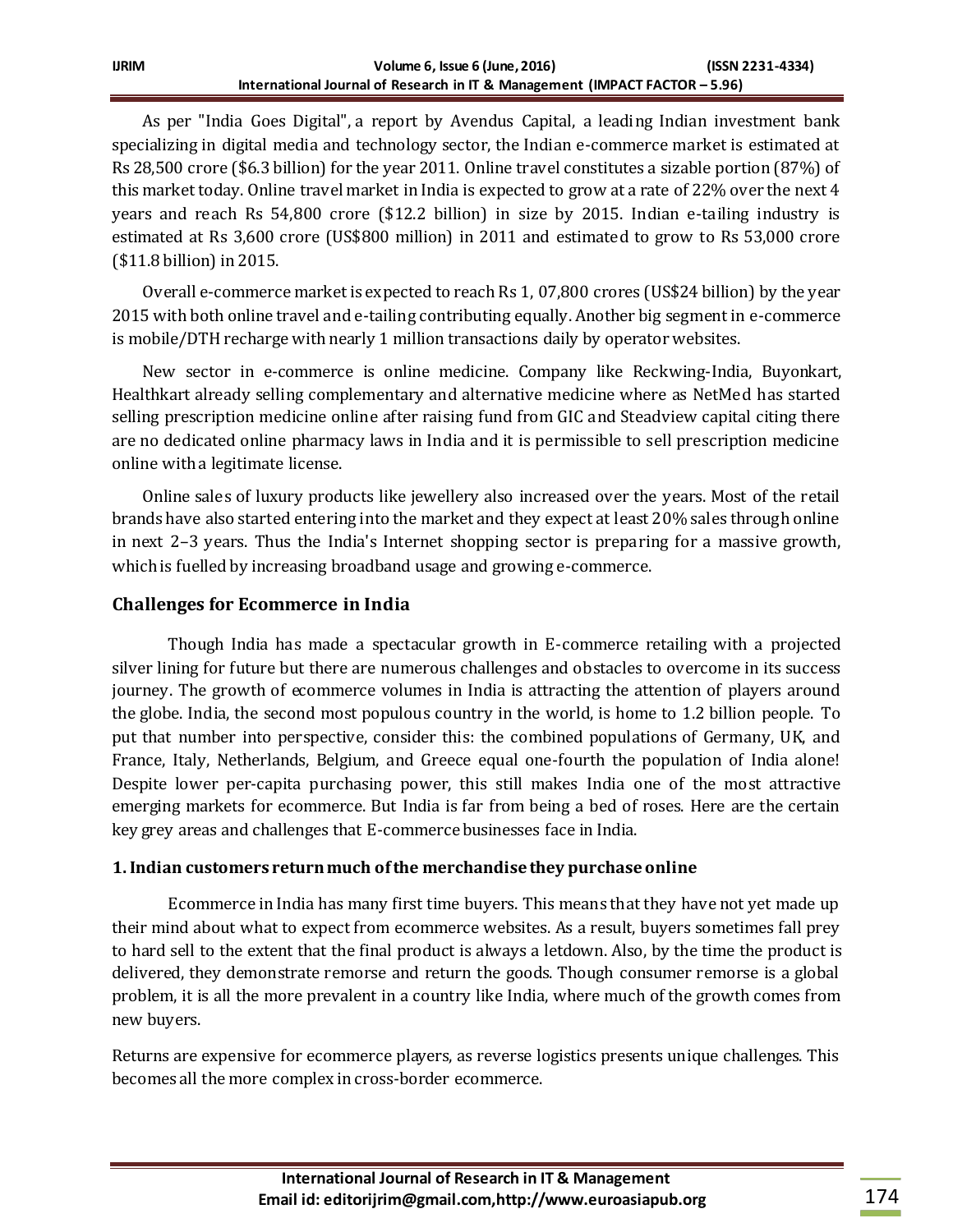#### **2. Shoppers maturity is low**

The major challenge we have is that Indian people are reluctant to buy products online as they are unsure about the quality of the products. You will find Chinese copy of almost all electronics on Sites like eBay and customers fall prey to them as they are cheaper than the original ones. However when they find the product is not up to their expectation they stop using Ecommerce sites. Whereas when we sell something to international customers they know what to expect at what price and are not sad if they get cheap product if they buy it cheap!!.

#### **3. Cash on delivery is the preferred payment mode**

Low credit card penetration and low trust in online transactions has led to cash on delivery being the preferred payment option in India. Unlike electronic payments, manual cash collection is laborious, risky, and expensive. However, the lack of credit cards – can this be resolved by some kind of ecash or prepaid system? With the ability to "top up" cards at local shops?

#### **4. Payment gateways have a high failure rate**

As if the preference for cash on delivery was not bad enough, Indian payment gateways have an unusually high failure rate by global standards. Ecommerce companies using Indian payment gateways are losing out on business, as several customers do not reattempt payment after a transaction fails.

#### **5. Internet penetration is low**

Internet penetration in India is still a small fraction of what you would find in several western countries. On top of that, the quality of connectivity is poor in several regions. But both these problems are fast disappearing. The day is not far when connectivity issues would not feature in a list of challenges to ecommerce in India.

## **6. Feature phones still rule the roost**

Though the total number of mobile phone users in India is very high, a significant majority still use feature phones, not smart phones. So, for all practical purposes this consumer group is unable to make ecommerce purchases on the move. Though we are still a couple of years away from the scales tipping in favor of smart phones, the rapid downward spiral in the price of entry-level smart phones is an encouraging sign. I expect that the next few quarters will witness announcements of new smart phones in India at the \$30-40 price point. That should spur growth in Smartphone ownership.

## **7. Postal addresses are not standardized**

If you place an online order in India, you will quite likely get a call from the logistics company to ask you about your exact location. Clearly your address is not enough. This is because there is little standardization in the way postal addresses are written. Last mile issues add to ecommerce logistics problems.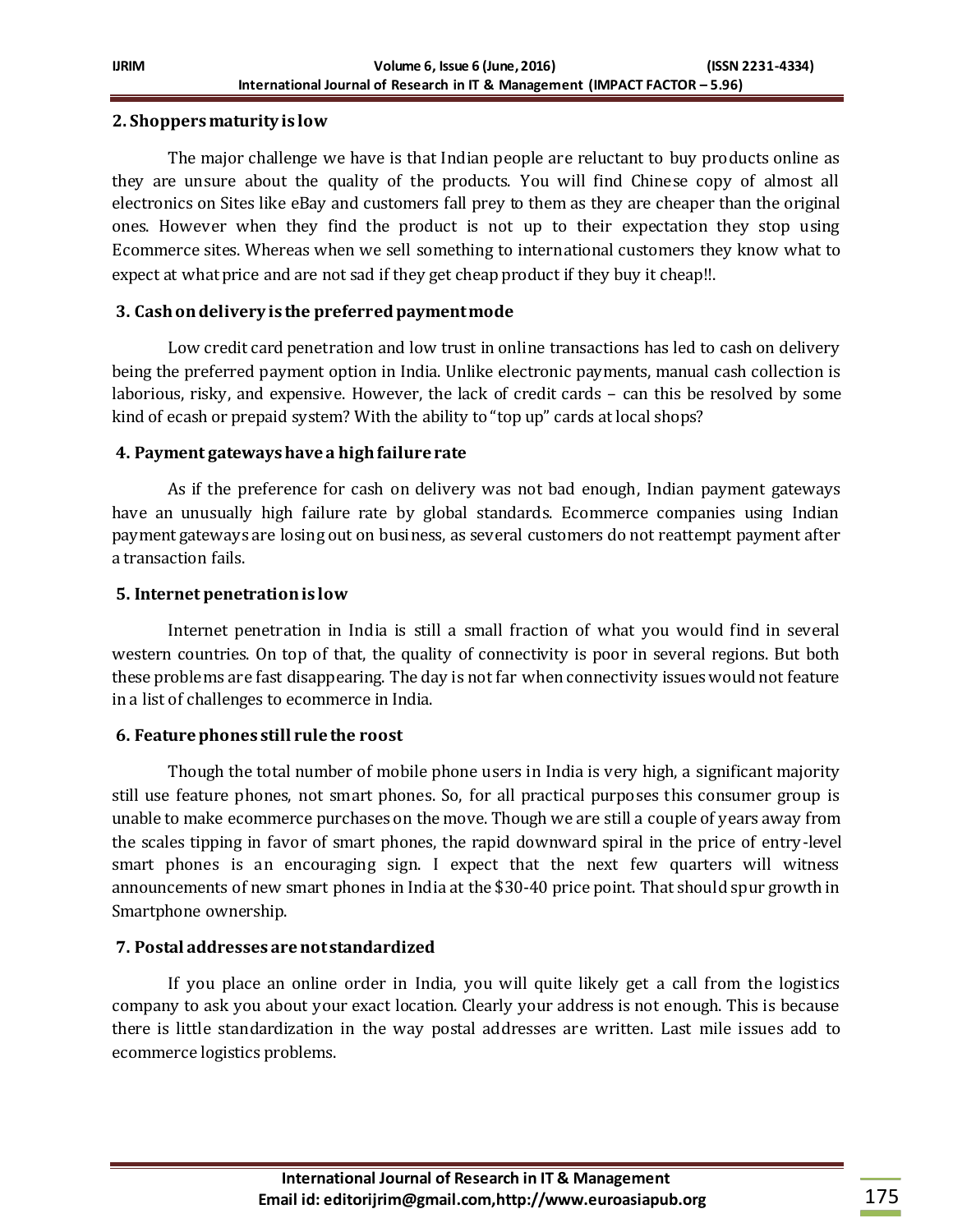#### **8. Logistics is a problem in thousands of Indian towns**

The logistics challenge in India is not just about the lack of standardization in postal addresses. Given the large size of the country, there are thousands of towns that are not easily accessible. Metropolitan cities and other major urban centers have a fairly robust logistics infrastructure. But since the real charm of the Indian market lies in its large population, absence of seamless access to a significant proportion of prospective customers is a dampener. The problem with logistics is compounded by the fact that cash on delivery is the preferred payment option in India. Experts believe that in the next decade organized retail will grow from 0.1% to 5.3%. Tier 1 cities are nearly exhausted. The next decade would belong to infiltrating Tier 2 & 3 cities and reaching out further down. This would require strengthening the logistics & delivery arm, which would also include building ample warehouses, good tracking systems and hiring trained & trustworthy workers.

International logistics providers, private Indian companies, and the government-owned postal services are making a valiant effort to solve the logistics problem like Amazon have set up "drop off points" in the UK next to train and tube stations. You're given a code and collect it on your way home from work, rather than having to take a day off work to wait for delivery. If someone could innovate to convert the sheer size of the problem into an opportunity, we might soon hear of a great success story coming out of the Indian logistics industry.

#### **9. Overfunded competitors are driving up cost of customer acquisition**

The vibrancy in the Indian startup ecosystem over the past couple of years has channeled a lot of investment into the ecommerce sector. The long-term prospects for ecommerce companies are so exciting that some investors are willing to spend irrationally high amounts of money to acquire market share today. Naturally the Indian consumer is spoiled for choice. However, this trend has reversed as investors are getting worried about slipping further down a slippery slope, and expect more rational behavior now.

## **10. Winner takes it all – No room for small players**

Flipkart, Amazon and Snapdeal are deep pocketed major players making it tough for the small players to survive in the market. The mortality rate in Indian e-commerce is rising day by day as the small retailers are choking to attract investors or customers alike. Some of the e-commerce portals like Babyoye, Zipdial, Tastykhana, Indiaplaza have failed in making it big and have made a tragic exit whereas star players like Flipkart, Bookmyshow, Zomato, Makemytrip are becoming household names as they could instill confidence in the investors and took risks from the inception and have gained popularity.

#### **11. Establishing trust and outwitting competition**

Indian people tend to stay loyal to a brand their convenient with. Once they trust someone they just cannot think of changing. So winning over their trust is something very tough. Currently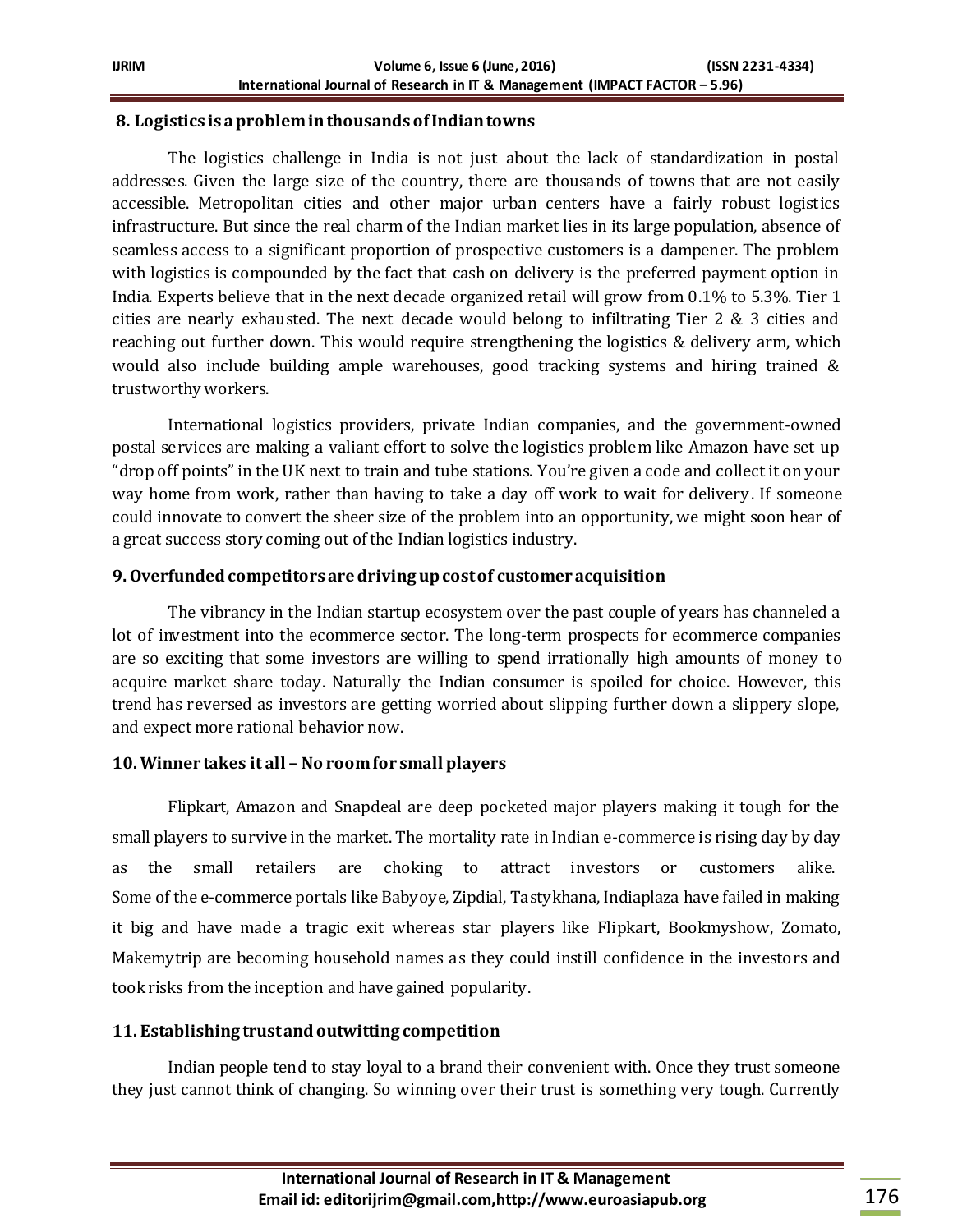sites like flipkart, amazon, snapdeal have penetrated the Indian household and it will be really tough to find a place among these big three.

#### **12. Digital literacy and consumer connect**

With Narendra Modi's digital India campaign, Ecommercemarket is showing signs of boom but when we compare it with the digital literacy of the consumers it fails to show the same sign. There is a major chunk of population i.e 147 million who are still using feature phones. The stalwarts of online marketplace should try and tap this sector by bringing out easy access to websites and helping in digital literacy.Also try to fix the loopholes like fast customer service, return policies, payment security and to lure more customers for the website.

#### **13. Reasonable investments**

The future demands market leaders in Ecommerce to raise funds in order to sustain the growth. An ETRetail news report stated 'Indian online retailers such as Flipkart and Snapdeal must collectively raise \$20 billion (Rs 1.27 lakh crore) in the next five years to be able to sustain growth, investment bank Goldman Sachs has estimated.' Is this why Flipkart is looking to raise debt for the first time with Rs 3,000-crore rupee bonds and Snapdeal revived talks with Alibaba.

#### **14. Building customer loyalty**

As far as top etailers are concerned, none of them are competing on any product/service differentiating factor. All are fighting on discounts. This won't help in building customer loyalty as buyers would go where the discounts take them. And delivery blunders and moves such as going 'app-only' don't help either. So maybe it's time to work on building a distinct identity if etailers wish to survive well.

## **15. 'Touch and Feel' factors**

Indian customers are easier in shopping for merchandise physically. they have an inclination to settle on the merchandise by touching the merchandise directly.

## **16. High Churn and low loyalty**

Indian market is very large and we have just hit the tip of the iceberg in terms of customer adoption. I have no doubts on the size of Indian market but the problem is low loyalty. The big brands are yet to be created on the internet and hence the brand loyalty is very low.

 In the high acquisition cost scenario, it is important to retain the customers for a long time. Currently this is not happening. Most of the sites are getting high number of new customers every month camouflaging the high churn. The e Commerce companies are measuring the gross profitability and not the customer lifetime value. The moment the new customer addition drops, the profitability goes for a toss. This is not limited to group buying sites and other e Commerce formats are also witnessing the high churn and low loyalty problems.